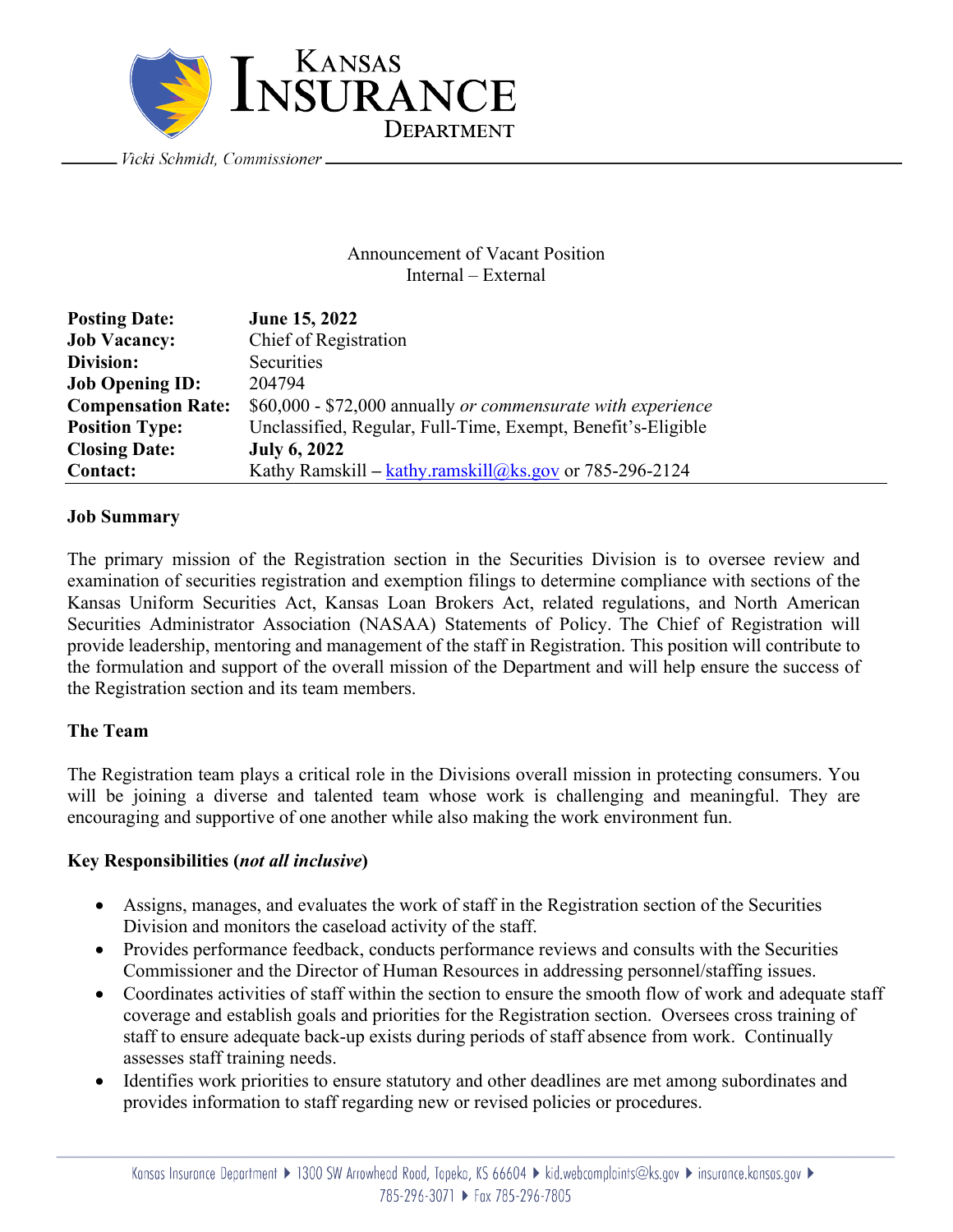- Coordinates approving and denying leave requests submitted by staff.
- Reviews and approve bi-weekly time and leave reports submitted by staff.
- Receives, reviews, or assigns for review securities registration and exemption filings to determine compliance with the Kansas Uniform Securities Act and other applicable laws, regulations, and policies. Maintains own caseload as needed.
- Communicates deficiencies identified in securities registration or exemption filings to legal counsel or business executives representing the registrant; and negotiate resolution of those deficiencies.
- Serve as a resource for Compliance and Enforcement by providing guidance and instruction in securities registration and applicable exemption.

# **Qualifications**

Required:

• Bachelor's degree in accounting, finance, business administration or closely related field as deemed equivalent by Department administrators. Industry or regulatory experience may be substituted for a bachelor's degree if deemed equivalent by Department administrators. Education may be substituted for experience as determined relevant by the Department.

Desired skills and attributes:

- Experience in planning, organizing, and directing the work of a program or unit.
- Strong analytical skills and ability to organize and clearly express information, deficiencies, and violations in a concise and accurate written form,
- Industry experience involving the issuance and/or regulation of securities, or financial professional experience or credentials may be considered to substitute for securities or regulatory experience if deemed equivalent by the Department administrators.
- Certified Public Accountant, Chartered Financial Analyst, Certified Financial Planner, or other securities industry certifications
- Problem solver that can research and propose solutions to issues that arise
- Responsible and self-motivated

Other Requirements:

- As a condition of employment, candidates are subject to a pre-employment screening process to include name-based criminal history records check and reference/background check of past and present employers.
- Verification of identity and employment eligibility to work in the U.S. is required by federal law.
- Veteran's Preference Eligible please visit <http://da.ks.gov/ps/aaa/recruitment/veterans.htm> for additional information.
- Tax Clearance Certificate required, please visit:<https://www.ksrevenue.org/taxclearance.html>

# **What We Have to Offer**

The Kansas Insurance Department has a comprehensive benefits package that includes no waiting period for health insurance coverage, paid sick and vacation leave, paid parental leave after 180 days of employment, paid State holidays, retirement plans, and deferred compensation programs. We have a family-oriented work environment and support personal and professional growth with payment for credentialing certifications such as Series 63, 65 or 66 examinations as well as substantial promotional opportunities. We provide an outstanding work-life balance with a chance to work up to two days a week remotely after six months of